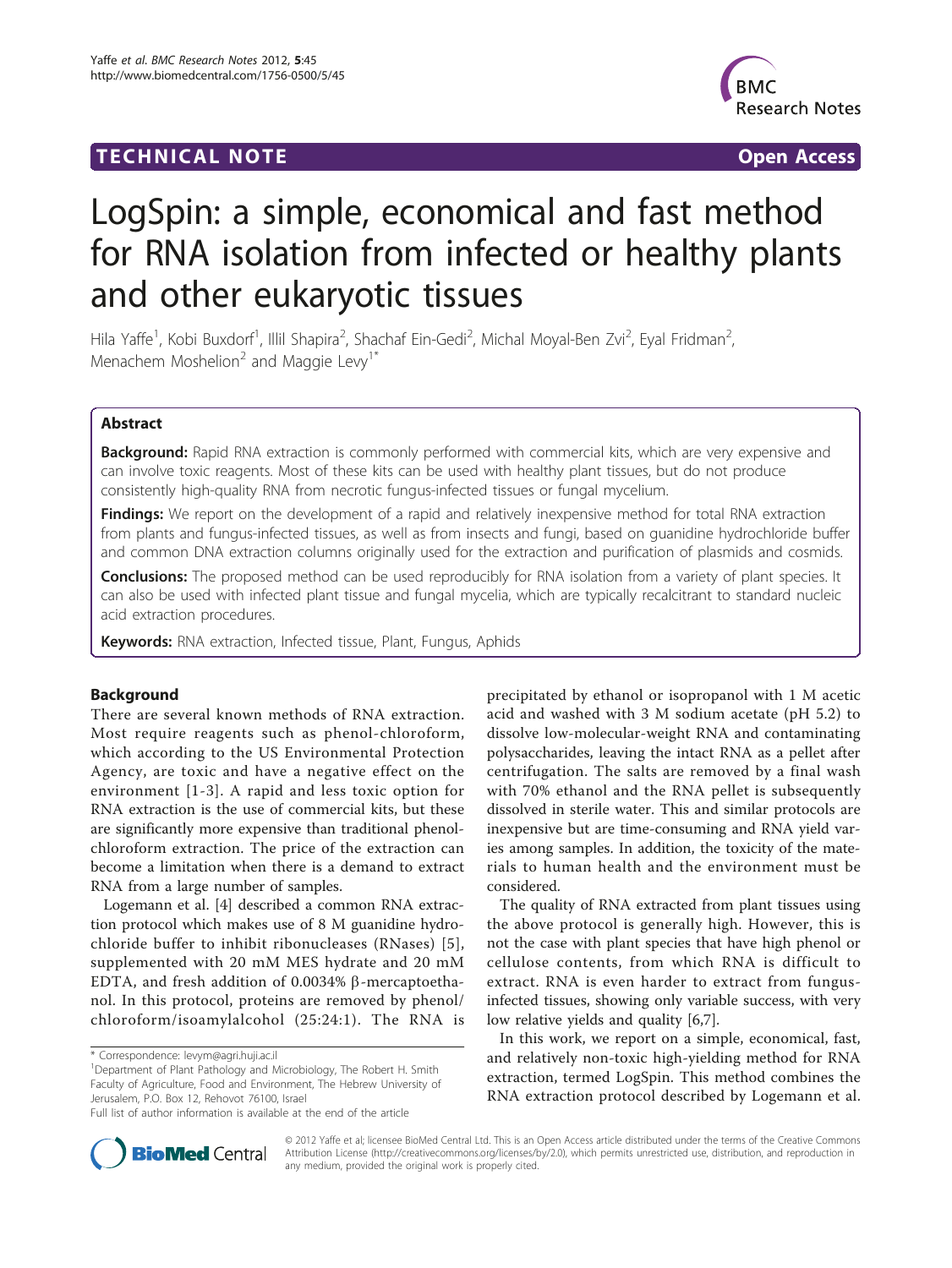[[4](#page-7-0)] with a standard plasmid DNA extraction spin column. We eliminate the need for most toxic reagents and reduce the extraction time, making it possible to handle a large number of samples on the same day. The LogSpin method produces a high yield of clean, highquality total RNA from tissues of a variety of plant species, including necrotic tissues and fungal mycelia, which are recalcitrant to RNA extraction by common protocols, as well as from insects. We show that the extracted RNA is suitable for cDNA synthesis and reverse transcriptase applications, including semi-quantitative and quantitative real-time RT-PCR.

#### Results and discussion

## RNA extraction using plasmid DNA extraction columns

Spin columns contain a silica resin that selectively binds DNA/RNA, depending on the salt setting and other aspects influenced by the extraction method. Silicabased nucleic acid purification approaches make use of chaotrophic salts that denature proteins (including DNases and RNases) but also denature nucleic acids by disrupting their hydrogen bonding. This leads to selective binding of the nucleic acids to the silica resin in the column, and their effective separation from the rest of the sample. The nucleic acids are then washed with chaotropic salts to remove protein and pigment contaminants, and with ethanol to remove salts. After washing, nucleic acids are eluted from the column with water or low-salt solution, which induce its renaturation and thus eliminates their affinity for the silica resin.

Since all nucleic acid spin columns are essentially based on the same silica matrix technology, we set out to verify whether plasmid DNA columns can be used to purify RNA. The use of a plasmid DNA extraction column as an RNA-binding device for RNA extraction was first tested by comparing plasmid DNA extraction spin columns (QIAprep Spin Miniprep Kit, cat. no. 27106, Qiagen, Hilden, Germany) with RNA extraction spin columns from the commercial plant RNA extraction kit RNeasy (RNeasy Plant Mini Kit, Qiagen, cat. no. 74904). We compared the efficiencies of the two columns using reagents supplied with the RNeasy Plant Mini Kit, with some modifications. We extracted Arabidopsis plant tissue using 8 M guanidine hydrochloride buffer, a chaotropic salt that denatures proteins, thus inhibiting RNase, and denatures RNA so that under these conditions, the RNA will selectively bind to the silica resin in the column, separating it from the rest of the sample. The extraction buffer was also supplemented with 20 mM MES hydrate, to adjust the acidity for favored partitioning of RNA in the aqueous phase, and 20 mM EDTA, which also serves as an RNase inhibitor  $(\beta$ -mercaptoethanol was not added) [[4](#page-7-0)]. In some cases, 96% ethanol (EtOH), which is known to precipitate nucleic acids  $[8]$  $[8]$ , was also added 1:1  $(v/v)$  to the samples prior to loading, to examine whether it improves RNA binding to the column. Homogenized samples (with and without 96% EtOH) were loaded onto the columns that were then treated with solutions from the RNeasy Plant Mini Kit. When the plant extracts contained  $~148\%$ EtOH, the plasmid DNA extraction columns were efficient as RNA-binding columns (Table 1). Without the addition of EtOH, no RNA was obtained at the end of the extraction process (Table 1), supporting the conclusion that EtOH is necessary for binding, i.e. in its absence the RNA molecules are washed away.

The purity of the extracted RNA was examined spectrophotometrically, by monitoring the absorbance ratios at  $OD_{260}/OD_{280}$  and  $OD_{260}/OD_{230}$  to estimate the amount of RNA (ng/μl) and levels of protein and salt in the samples, respectively. Equivalent results were obtained for RNA from the two column types (Table 1). We then examined the presence of ribosomal (r) RNA subunits by gel electrophoresis (Figure [1A\)](#page-2-0), as an indicator of the intactness of the RNA product. Following our extraction procedure, we were able to detect the 25S and 18S ribosomal subunits as sharp bands on the gel (Figure [1A](#page-2-0)), supporting that there was little or no degradation of the extracted RNA.

Once we established that plasmid DNA spin columns can bind RNA with the use of commercial solutions (RNeasy Plant Mini Kit), we compared the efficiencies of five solution combinations for the washing step: (1) RW1 and RPE (RNeasy Plant Mini Kit buffers, Qiagen), (2) 3 M Na-acetate and 75% EtOH, (3) 96% EtOH, (4) 3 M Na-acetate and PB buffer (QIAprep binding buffer, Qiagen), and (5) PB only (Figure [1B](#page-2-0)). We found that the best non-commercial combination for RNA washing was 3 M Na-acetate followed by 75% EtOH: the chaotropic salt helped removing protein and colored contaminants, and ethanol removed the salts. None of the other tested combinations were suitable for our extraction method (Figure [1B\)](#page-2-0). The total RNA obtained with the Na-acetate-EtOH wash was similar to that obtained using RNeasy washing solutions (Figure [1B\)](#page-2-0), and was also shown to be intact, based on visualization of 25S and

Table 1 RNA purification from Arabidopsis by plasmid DNA extraction column (pDNA) (QIAprep Spin Miniprep Kit, Qiagen) and RNA collection column (RNA) (RNeasy, Qiagen)

|   |            |                          | RNA yield      | Absorbance |         |
|---|------------|--------------------------|----------------|------------|---------|
|   | Column     | <b>EtOH</b>              | $\mu$ g/100 mg | 260/280    | 260/230 |
|   | pDNA       | $\overline{\phantom{a}}$ | 0.306          | 2.44       | 0.03    |
| 2 | pDNA       |                          | 12.46          | 2.06       | 2.14    |
| 3 | <b>RNA</b> | ۰                        | 0.138          | 1.59       | 0.68    |
| 4 | <b>RNA</b> |                          | 11.48          | 2.08       | 2.09    |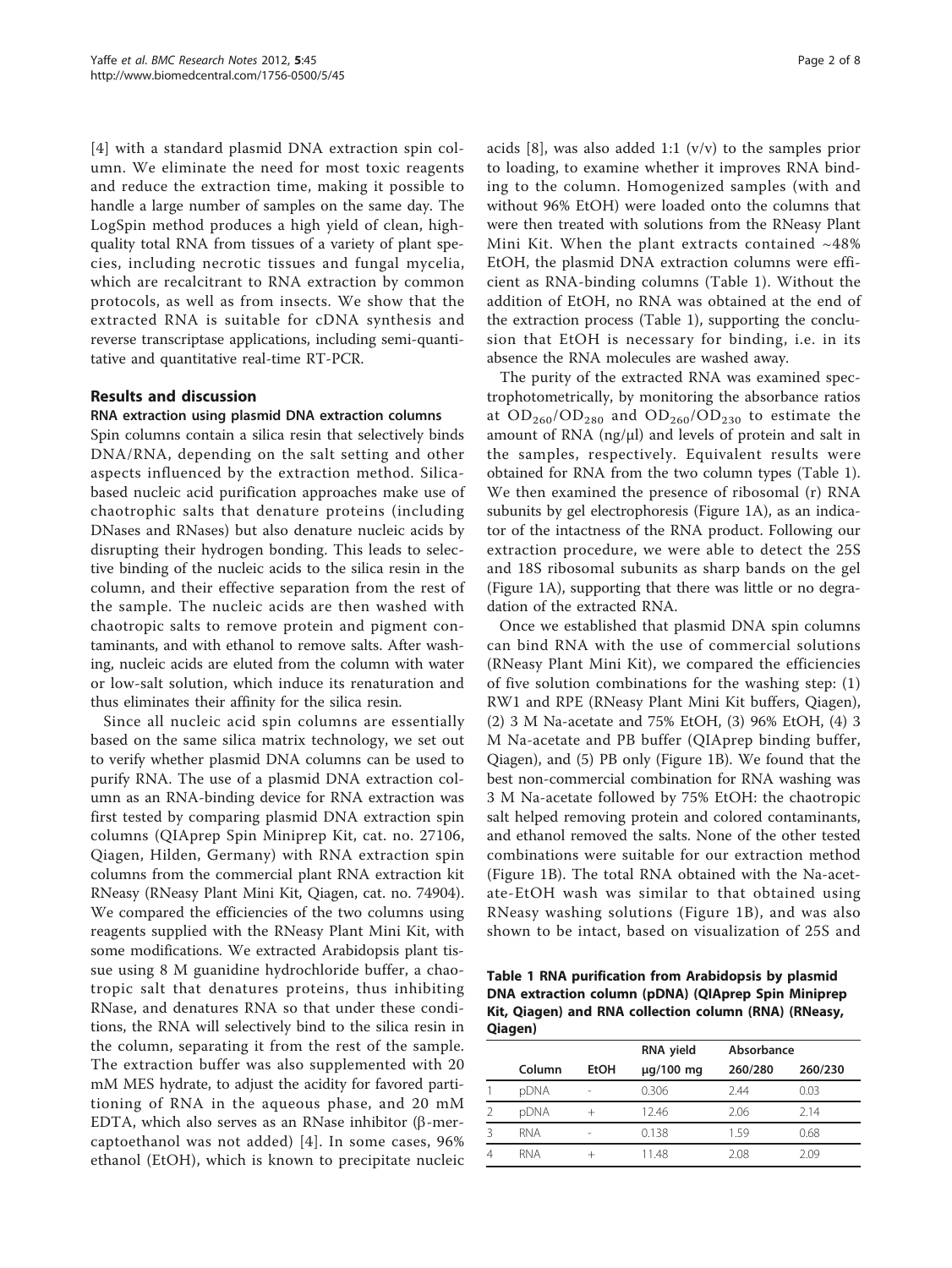<span id="page-2-0"></span>

18S ribosomal subunits and by assessment of total RNA integrity using an RNA 6000 nano chip (cat. no. 5067- 1511, Agilent) run on an Agilent (Waldbronn, Germany) 2100 Bioanalyzer (Figures 1A and 2). All RNA species characteristic of leaf tissues- two peaks representing 25S and 18S cytoplasmic rRNA, three peaks corresponding to chloroplast rRNA and small RNA species peakscould be detected on the Bioanalyzer electropherogram for tomato RNA extracted using our protocol (Figure 2) [[9,10](#page-7-0)]. RNA integrity number (RIN) of our samples was  $6.9 \pm 0.2$  [\[11\]](#page-7-0).

## LogSpin extraction demonstrate plant RNA yields similar to those obtained with commercial kits

We compared our LogSpin protocol to those commonly used in our laboratory: the Tri-reagent protocol (Sigma-Aldrich, St. Louis, MO, USA), the RNeasy Plant Mini Kit for plant tissues and the Norgen kit for Botrytis cinerea. We extracted RNA from tomato seedlings and Arabidopsis leaves using the LogSpin, Tri-reagent and RNeasy protocols and obtained similar yields and purity (Table [2\)](#page-3-0). RNA was extracted from petunia flowers using RNeasy, Tri-reagent and LogSpin: yields and purity levels were similar following the LogSpin protocol and the RNeasy kit. On the other hand, the LogSpin yield was lower than that obtained with the Tri-Reagent kit but the RNA purity was much higher in the former (Table [2\)](#page-3-0), being clean enough to be applied for realtime PCR (unpublished data). These results indicate that RNA yield using the LogSpin protocol is comparable to that obtained using commercial kits or, when lower, is much purer.



Figure 2 RNA separation on 1% agarose gel. A: RNA extracted from Arabidopsis leaves. Lane 1, RNA extracted using Qiagen RNeasy kit (kit) and lane 2, RNA extracted by LogSpin protocol. B: RNA extracted from B. cinerea (Botrytis) or A. brassicicola (Alternaria) mycelium. Lanes 1 and 3, RNA extracted using Norgen Plant/Fungi RNA Purification kit (kit). Lanes 2 and 4, RNA extracted using LogSpin protocol. C: Qualitative assessment of the integrity of a total RNA sample extracted using LogSpin protocol from tomato leaves by bioanalyzer. M (bp), DNA ladder in base pairs; kit, gel provided by the bioanalyzer kit.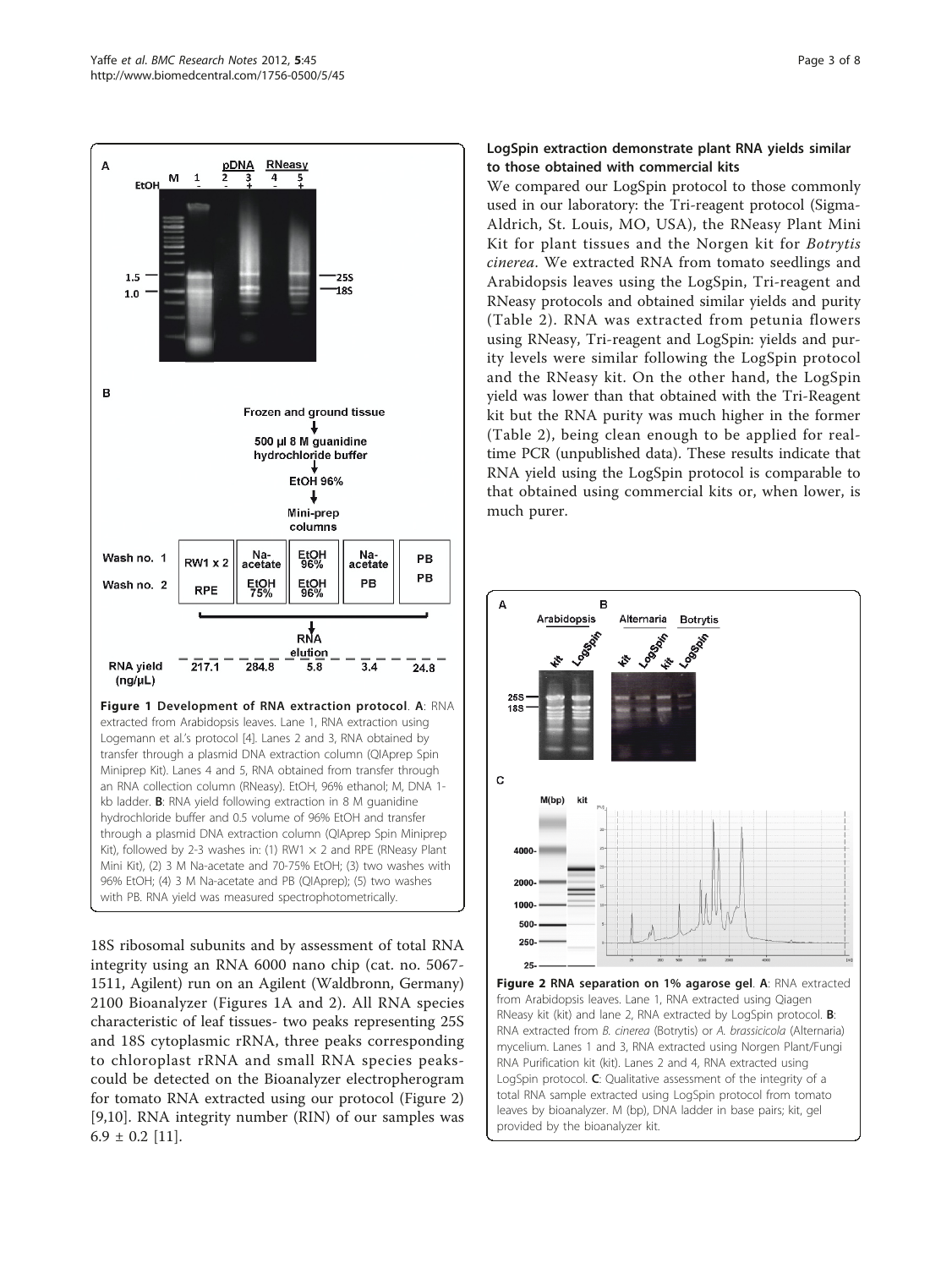<span id="page-3-0"></span>Table 2 RNA purification from tomato and Arabidopsis leaves, petunia flowers and Botrytis cinerea mycelium by LogSpin protocol and by commercial kits

|               |             |                     | RNA yield <sup>1</sup> | Absorbance      |                 |
|---------------|-------------|---------------------|------------------------|-----------------|-----------------|
|               | Organism    | Protocol            | $\mu$ g/100 mg         | 260/280         | 260/230         |
| 1             | Tomato      | TRI <sup>2</sup>    | $31.3 \pm 6.2$         | $2.07 + 0.01$   | $2.27 \pm 0.01$ |
| 3             | Tomato      | RNeasy <sup>3</sup> | $26.7 \pm 13.3$        | $2.11 \pm 0.00$ | $2.33 \pm 0.04$ |
| $\mathcal{L}$ | Tomato      | LogSpin             | $25.1 \pm 1.8$         | $2.14 \pm 0.01$ | $2.30 \pm 0.01$ |
| 4             | Arabidopsis | TRI <sup>1</sup>    | $21.1 \pm 5.9$         | $2.13 \pm 0.00$ | $2.05 \pm 0.12$ |
| 5             | Arabidopsis | RNeasy <sup>3</sup> | $16.3 \pm 3.8$         | $2.10 \pm 0.01$ | $2.28 \pm 0.01$ |
| 6             | Arabidopsis | LogSpin             | $15.5 \pm 3.6$         | $2.15 \pm 0.01$ | $2.29 \pm 0.01$ |
| 7             | Petunia     | TRI <sup>2</sup>    | $37.8 \pm 5.5$         | $1.90 \pm 0.06$ | $1.30 \pm 0.25$ |
| 8             | Petunia     | RNeasy <sup>3</sup> | $14.7 \pm 1.0$         | $2.07 \pm 0.02$ | $2.02 \pm 0.14$ |
| 9             | Petunia     | LogSpin             | $13.6 \pm 0.5$         | $2.06 \pm 0.02$ | $2.21 \pm 0.01$ |
| 10            | B. cinerea  | KIT <sup>4</sup>    | $31.0 \pm 3.4$         | $2.12 \pm 0.00$ | $2.14 \pm 0.00$ |
| 11            | B. cinerea  | LogSpin             | $83.3 \pm 18.9$        | $1.87 \pm 0.07$ | $2.05 \pm 0.08$ |
|               | $1 - 1 - 1$ |                     |                        |                 |                 |

<sup>1</sup>RNA yield  $\pm$  SE (n = 3-10).

<sup>2</sup>Tri-reagent, Sigma-Aldrich.

<sup>3</sup>RNeasy, Qiagen.

<sup>4</sup>Norgen.

## LogSpin extraction leads to higher RNA yield from infected plant tissue and fungi than extraction by commercial kits

RNA extraction from B. cinerea-infected and uninfected Arabidopsis leaves using the commercial RNeasy Plant Mini Kit yielded significantly lower RNA yield from infected tissue  $(9.3 \pm 1.7 \mu g)$  than from its uninfected counterpart (16.3  $\pm$  3.8 μg; *t*-test, *P* < 0.05)(Table 3). In comparison, using the LogSpin protocol, we obtained twice the RNA yield (15.8  $\pm$  4.2 µg) from Arabidopsis leaves infected with B. cinerea, similar to the amount obtained from uninfected tissue (Table 3). Furthermore, we were able to obtain clean RNA from fungal mycelia (B. cinerea and Alternaria brassicicola) using the Log-Spin protocol (Figure [2A, B\)](#page-2-0): RNA yield from *B. cinerea* 

Table 3 RNA purification by LogSpin, Tri-reagent (TRI) and Qiagen RNeasy kit (KIT) from uninfected and infected Arabidopsis tissue

|                           | RNA yield <sup>1</sup> $\mu$ g/100<br>mg | Absorbance                  |                             |
|---------------------------|------------------------------------------|-----------------------------|-----------------------------|
| <b>Extracted</b>          |                                          | 260/280                     | 260/230                     |
| 1 Uninfected -<br>LogSpin | $15.5 + 3.6$                             | $2.15 + 0.01$ $2.29 + 0.01$ |                             |
| 2 Infected - LogSpin      | $15.8 \pm 4.2$                           |                             | $2.16 + 0.01$ $2.30 + 0.02$ |
| 3 Uninfected - KIT        | $16.3 + 3.8*$                            | $2.10 + 0.01$ $2.28 + 0.01$ |                             |
| 4 Infected - KIT          | $9.3 + 1.7*$                             | $2.13 + 0.01$ $2.22 + 0.05$ |                             |
| 5 Uninfected - TRI        | $21.1 + 3.4^{\alpha}$                    | $2.13 + 0.00$ $2.05 + 0.07$ |                             |
| 6 Infected - TRI          | $10.3 + 0.81^{\circ}$                    |                             | $2.12 + 0.04$ $2.02 + 0.05$ |

 ${}^{1}$ RNA yield  $\pm$  SE, (n = 3-6).

\*Statistically significant, t-test,  $P = 0.007$ .

 $^8$ Statistically significant, t-test,  $P = 0.036$ .

mycelium using this protocol was higher, albeit not significantly, than that produced by the Norgen commercial fungal RNA-extraction kit (Norgen Biotek Corporation, Canada) (Table 2). We hypothesize that our proposed method produces clean, high-quality RNA from necrotic tissues because guanidine hydrochloride can dissolve the tissue and utilization of the column prevents accumulation of tissue aggregates in the sample.

## The LogSpin method can be used for a diverse range of eukaryotic organisms, including fungus-infected plant tissue

We assessed our LogSpin protocol with tissues from a variety of organisms: leaves of Arabidopsis, tomato and rose, barley meristems and petunia flowers, as well as the aphid Bemisia tabaci and the fungal mycelia of B. cinerea and A. brassicicola. In all of these experiments, high yields of clean total RNA were produced (Table 4). We also succeeded in obtaining routinely higher yields of clean RNA from fungus-infected leaf tissues, which are known to be recalcitrant to common RNA-extraction protocols (Table 3). An exception was with rose leaf samples: these contain high levels of phenols and polysaccharides which make the RNA extraction very complicated and time-consuming [[12,13\]](#page-7-0). Using the LogSpin protocol, we obtained very low RNA yields but the extraction was much easier and the obtained RNA was clean enough for real-time PCR analyses (see Additional file [1\)](#page-6-0). Since the LogSpin protocol is based on guanidinium salt, it is not recommended for use with tissues containing high phenolic and secondary metabolites if high RNA yields are needed. since the salts are ineffective at dissociating RNA from non-protein complexes and might interfere with the RNA resuspension and clog the columns [[14,15](#page-7-0)]. In such cases, a guanidinium-free protocol is preferred [[16,17\]](#page-7-0).

#### Table 4 RNA purification by LogSpin from a variety of organisms

|                |                             |                                  | Absorbance                  |                 |
|----------------|-----------------------------|----------------------------------|-----------------------------|-----------------|
|                | Organism                    | RNA yield <sup>1</sup> µg/100 mg | 260/280                     | 260/230         |
|                | Tomato <sup>2</sup>         | $25.1 + 1.8$                     | $2.14 + 0.01$               | $2.30 + 0.01$   |
| $\mathcal{P}$  | $Barlev^2$                  | $12.3 + 1.2$                     | $2.06 + 0.04$               | $2.30 + 0.04$   |
| 3              | Arabidopsis <sup>2</sup>    | $15.5 + 3.6$                     | $2.13 + 0.02$               | $2.22 + 0.05$   |
| $\overline{4}$ | Petunia <sup>3</sup>        | $13.6 + 0.5$                     | $2.06 + 0.02$               | $2.21 \pm 0.01$ |
| 5              | Rose <sup>2</sup>           | $1.78 \pm 0.2$                   | $2.46 + 0.18$ $2.07 + 0.03$ |                 |
| 6              | B. cinered <sup>4</sup>     | $83.3 + 19$                      | $1.87 + 0.07$               | $2.05 + 0.08$   |
| 7              | A.brassicicola <sup>5</sup> | $64.8 + 15$                      | $2.14 + 0.06$               | $2.29 + 0.11$   |
| 8              | B. tabaci <sup>6</sup>      | $32.5 + 2.3$                     | 194 + 006                   | $1.67 + 0.10$   |

 ${}^{1}$ RNA yield  $\pm$  SE, (n = 3-10).

<sup>2</sup>leaves; <sup>3</sup> flowers; <sup>4</sup>mycelium; <sup>5</sup>mycelium and spores.

 $<sup>6</sup>$  µg  $\pm$  SE from 100 aphids, n = 3.</sup>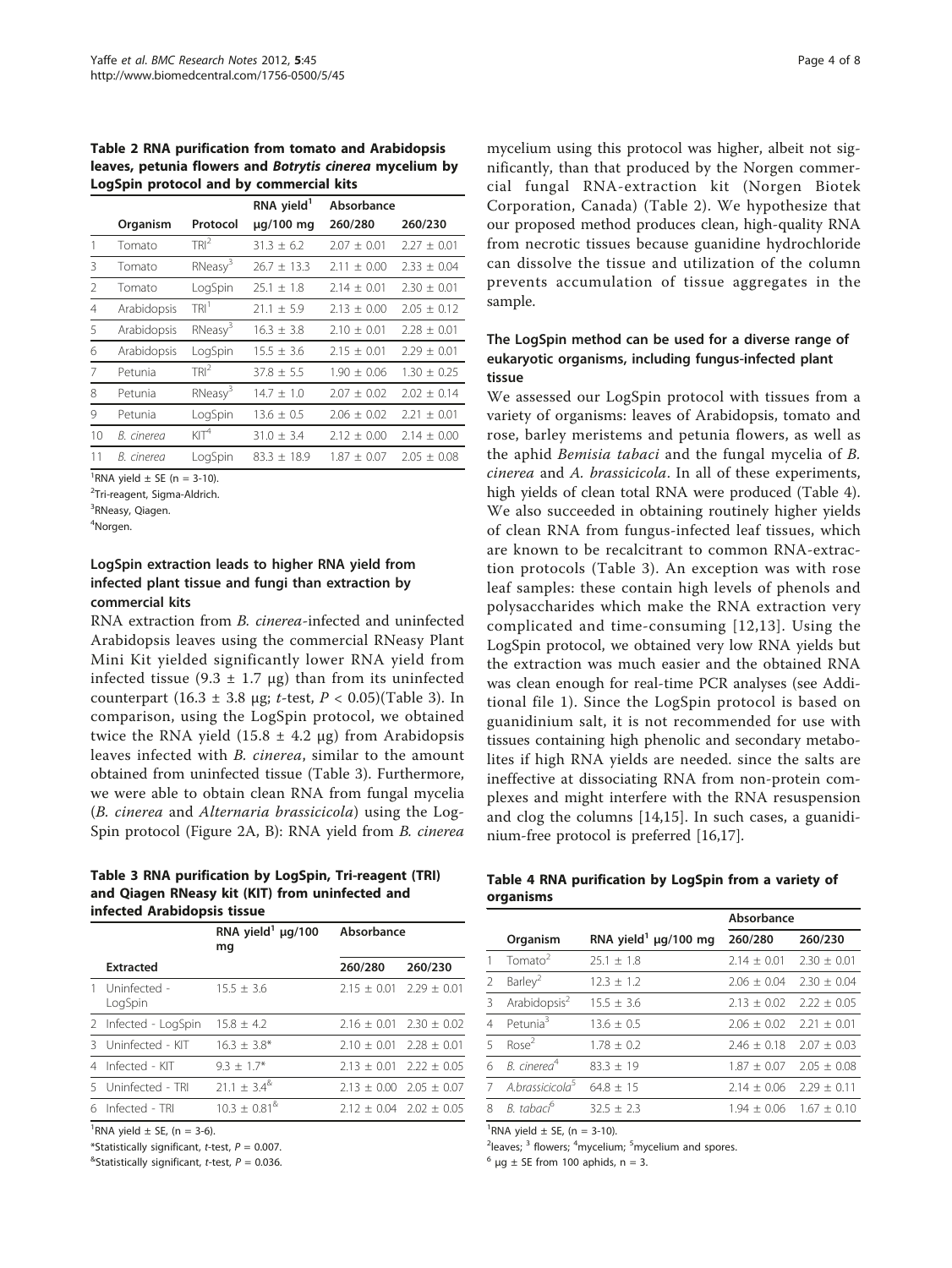Our protocol can also be used with RNA-extraction protocols that require phenol for membrane lysis, such as RNA extraction from nuclei. The plasmid DNA column can be loaded with the liquid phase obtained from the phenol extraction. In fact, the DNA spin columns can be coupled with any front-end RNA or nucleic acid extraction method that uses ethanol precipitation to purify RNA.

#### Reverse transcriptase applications

To verify the suitability of the RNA extracted from Arabidopsis leaves by our method for reverse transcriptase applications, 1000 ng RNA was treated with DNase I followed by reverse transcriptase reaction (see Methods). RNA stability after DNase I treatment was analyzed by gel electrophoresis: the RNA was found to be highly stable at 37°C for 30 min and at 72°C for 15 min. cDNA products obtained from the reverse transcriptase reaction were used in a PCR with primers for A. thaliana Actin 1 (Act1) and  $\beta$ -tubulin 2 (Tub2) genes (Additional file [2](#page-6-0): Table S1), which can distinguish between genomic DNA and cDNA (see Methods), and showed high expression levels of the cDNA product, indicating that the RNA contained intact mRNA molecules and no DNA contamination (Figure 3).

We compared RNA extraction using our protocol on different plasmid mini prep columns (Qiagen QIAprep Spin Miniprep Kit and the HiYield Plasmid Mini Kit from RBC Bioscience, Taipei, Taiwan). From the results, we assume that the columns have the selective ability (low cutoff) to bind RNA nucleic acids preferentially over genomic DNA. Plasmid DNA extraction columns are designed to bind small DNA nucleic acid fragments (plasmids up to 10,000 bp). Finally, real-time PCR on cDNA synthesized from DNase I-treated Arabidopsis and rose RNA extracted by our LogSpin protocol showed consistently high-quality results (Figure 3B, C and Additional File [1\)](#page-6-0). This indicates that the total RNA extracted with the LogSpin protocol is highly pure, remains intact and can be applied for downstream applications.

## Benefits of RNA extraction based on plasmid DNA extraction columns

The first advantage of the LogSpin protocol is economical: according to the prices provided by companies that are marketing RNA purification kits in Israel, the range is 3.75 to 12.2 USD per sample. The price of extracting one sample using the LogSpin protocol was 0.98 USD, ca.  $\sim$ 25% of the cost of the least expensive commercial kit. This price includes the solutions, the extraction columns and the eppendorf tubes.

The second advantage is the relative efficiency of this protocol, which makes it suitable for RNA extraction



from a large number of samples (12-18) in less than 1 h (after plant tissue grinding). This allows several rounds of RNA production in the same day, providing numerous samples for treatment or use in further applications (eg., DNase I treatment, RT-PCR, for example) at the same time.

The third advantage of this protocol is the absence of phenol/chloroform/isoamylalcohol mixture and  $\beta$ -mercaptoethanol, compounds that are harmful to both humans and the environment (see Additional file [3](#page-6-0)).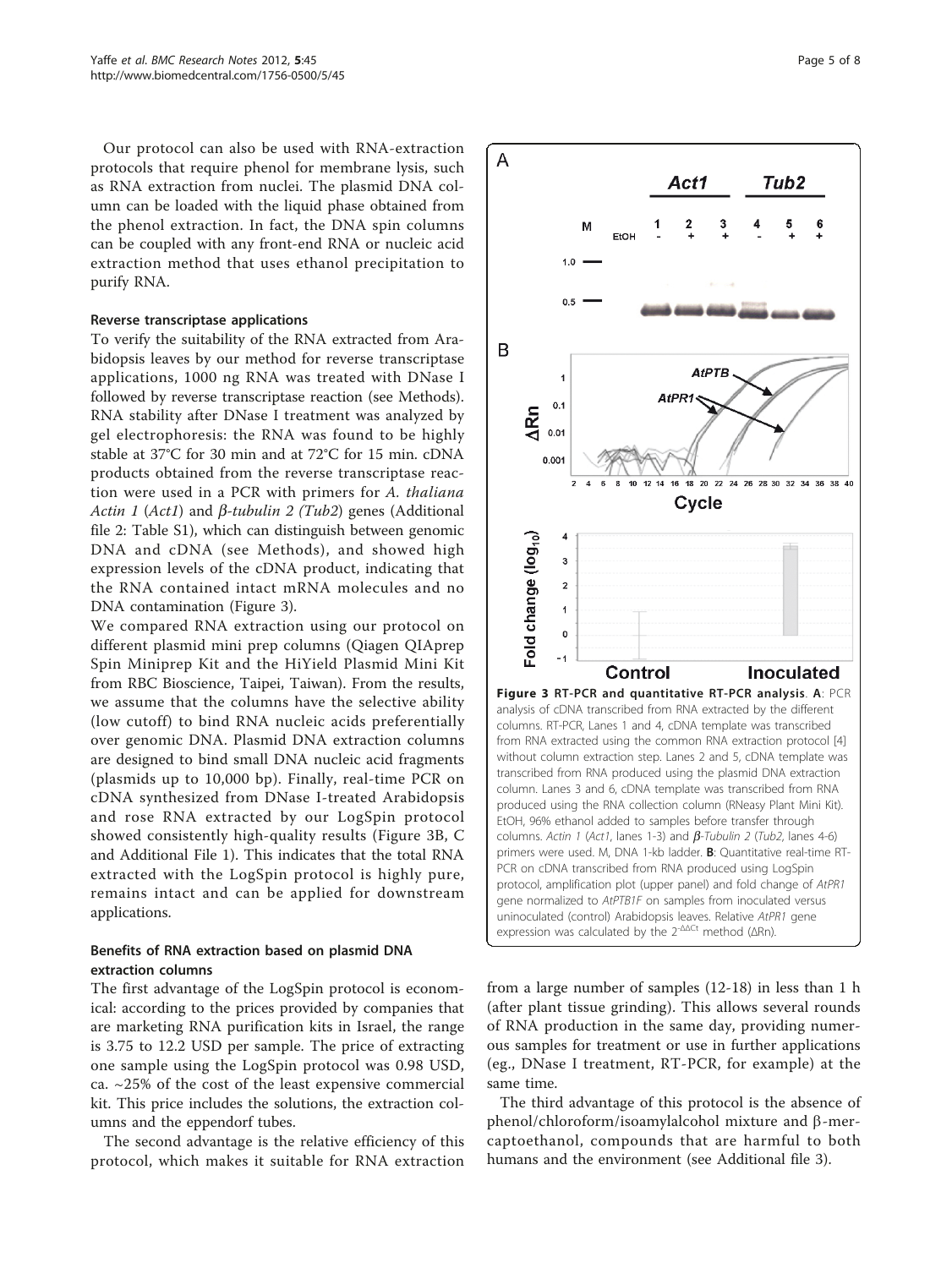Thus, not only is our RNA extraction method useful for plant tissues, including infected plant tissues, insects and fungal mycelia, which are normally recalcitrant to RNA extraction, it is also economical, simple and quick, and reduces exposure to harmful chemicals in the laboratory, to the benefit of workers' health and the environment.

### Conclusions

In this work, we report a simple, economical, fast, and relatively non-toxic high-yielding method for RNA extraction. We demonstrate the use of our method for RNA extraction from a variety of plant, fungal and insect tissues, and its reproducibility for RNA isolation from infected plant tissues, which are difficult to extract by other methods. The LogSpin method produces a high yield of clean, high-quality total RNA that is suitable for cDNA synthesis and reverse transcriptase applications, including semi-quantitative and quantitative real-time RT-PCR.

#### Methods

#### Plant material and growth conditions

Arabidopsis thaliana ecotype Ws-0 seeds were sown in soil (30% peat, 30% vermiculite, 20% tuff and 20% perlite) and vernalized at 4°C for 2 days before transferring to a controlled environment. Plants were kept in the growth room at 18°C under an 8/16 h light/dark photoperiod using fluorescent lamps (Osram L 36 W/840, Lumilux Cool White, Munich, Germany). Tomato, petunia and rose plants were grown in the greenhouse at 25° C under natural daylight. Barley plants were collected from the field.

#### Fungal strains, growth and inoculation method

B. cinerea strain B05.10 and A. brassicicola isolated in Israel were grown on potato dextrose agar (PDA, Difco, France) in a controlled-environment chamber at 22°C under illumination with fluorescent and incandescent light, at a photofluency rate of approximately 120 μmol/  $m<sup>2</sup>$  s and 12 h day length. Conidia were harvested in sterile distilled water and filtered through four layers of sterile gauze to remove hyphae. For inoculation, conidial suspensions were adjusted to 3000 conidia/μl. B. cinerea conidial suspensions were prepared in half-strength filtered (0.45-μm) grape juice. Infected leaves were collected 72 h post-inoculation for RNA extraction.

#### Chemicals for RNA extraction

Guanidine hydrochloride for molecular biology  $(≥ 99%$ pure), MES hydrate, minimum 99.5% titration, and diethyl pyrocarbonate (DEPC) were from Sigma-Aldrich. EDTA was supplied from J.T. Baker (Deventer, The Netherlands), and Na-acetate was purchased from Merck (Serono, Germany). All chemicals were dissolved in DEPC-treated water.

#### Grinding the plant tissue

Tissue was inserted into a safety-locked eppendorf tube with two glass beads (diameter: 5-10 mm), frozen immediately in liquid nitrogen, ground in Tissue Lyser (Qiagen, CA, USA) to a fine powder and then kept at -80°C for further use. Until addition of the first solution, tissue samples were kept frozen. Afterward, samples were kept on ice.

#### Common RNA extraction protocol

The extraction protocol was as described by Logemann et al. [\[4](#page-7-0)] with some modifications. Phenol/chloroform/ isoamylalcohol (25:24:1) was prepared in a falcon tube 1 day before RNA extraction, sealed, covered with aluminum foil (the solution is sensitive to light) and left overnight in a fume closet. On the day of the experiment, 0.17 μl  $\beta$ -mercaptoethanol was added to 500 μl guanidine hydrochloride buffer (8 M guanidine hydrochloride, 20 mM MES hydrate and 20 mM EDTA made in the fume hood and sterilized), which was then added to 70 to 100 mg ground Arabidopsis leaves in a safety-locked eppendorf tube and mixed well. The supernatant was moved to a new microcentrifuge tube (liquid phase without the glass beads) filled with 400 μl of the lower (liquid) phase only of phenol/chloroform/isoamylalcohol. The suspension was mixed well for  $\sim$  5 min by vortexing and centrifuged at 4°C, at maximum speed, for 10 min. The upper (aqueous) phase was collected in a new microcentrifuge tube and the same volume of cold isopropanol was added. The suspension was quickly vortexed and centrifuged at 4°C, at maximum speed, for 10 min. The liquid phase was carefully extracted and appropriately discarded, and the pellet was washed with 500 μl 3 M Na-acetate pH 5.2 (a short vortexing helped resuspend the pellet) and centrifuged at 4°C, at maximum speed for 5 min. The pellet was then washed with 70% EtOH (short vortexing to resuspend the pellet) and centrifuged at 4°C, at maximum speed for 5 min. At the end of the washing step, the pellet was dried at room temperature in a laminar flow hood, resuspended in 30 μl DEPC-treated water at 60°C, and left in a 60°C incubator for 10 min. RNA (1000 ng) was treated with DNase I and reverse-transcribed to produce cDNA. RNA yield and purity, before and after DNase I treatment, was measured spectrophotometrically (NanoDrop ND-1000 spectrophotometer, NanoDrop Technologies, Wilmington, DE, USA).

#### RNA extraction by plasmid DNA extraction column

Guanidine hydrochloride buffer (500 μl; 8 M guanidine hydrochloride, 20 mM MES hydrate and 20 mM EDTA)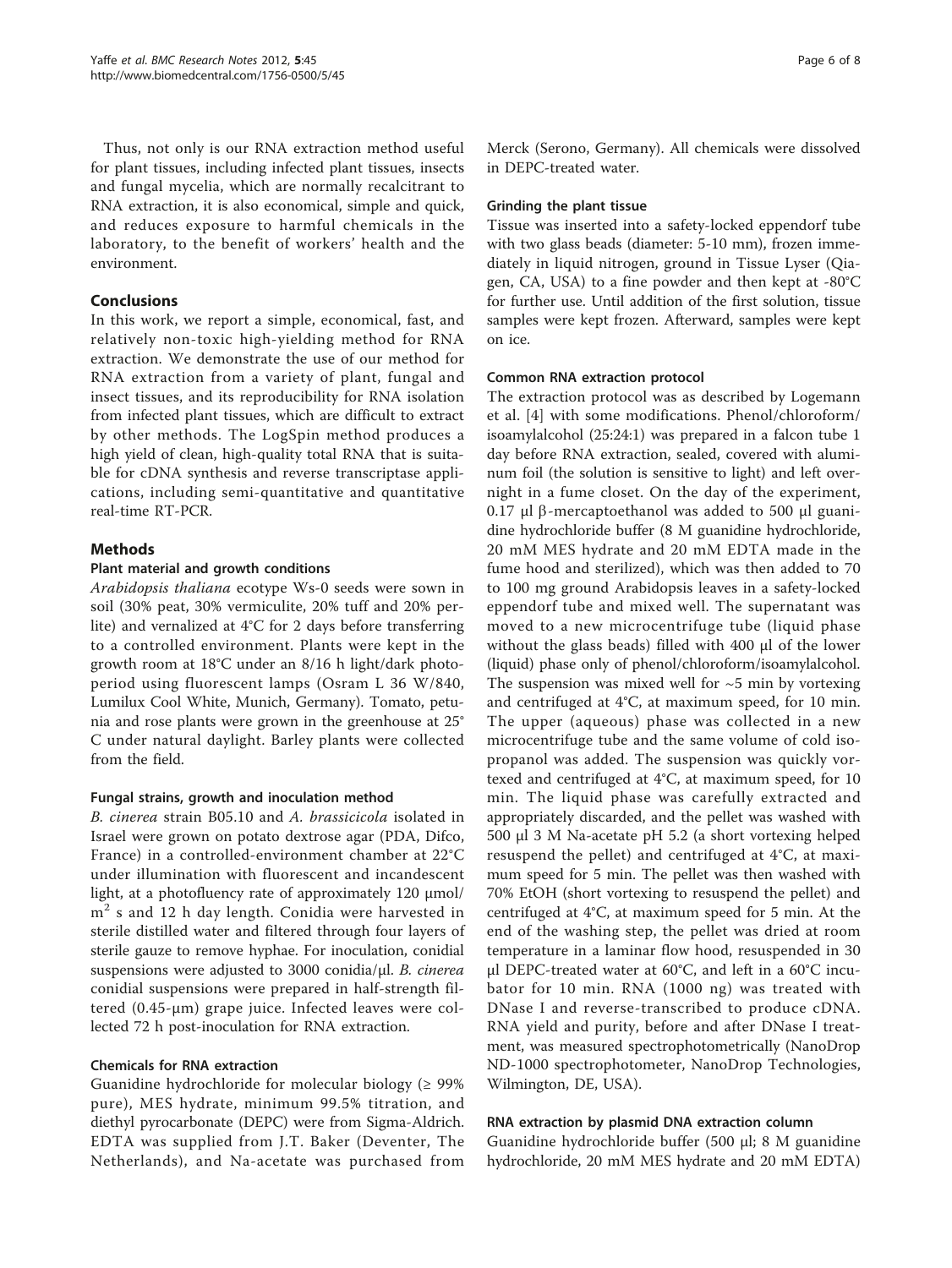<span id="page-6-0"></span>was added to 70 to 100 mg frozen and ground Arabidopsis leaf tissue in a safety-locked eppendorf tube and vortexed for 5 to 15 s. The liquid phase (without glass beads) was transferred to a new microcentrifuge tube and centrifuged at 4°C, at maximum speed, for 20 min to sediment the ground leaf tissue as described above. The clear supernatant was then transferred to a new microcentrifuge tube containing 1:1  $v/v$  (~250 µl) 96% EtOH, quickly vortexed and then loaded onto the plasmid DNA extraction column (QIAprep Spin Miniprep Kit, Qiagen, Hilden, Germany or HiYield Plasmid Mini Kit, RBC Bioscience). The plasmid DNA extraction column was assembled in a microcentrifuge tube, and centrifuged at 8,000  $g$  for 45 s. The liquid flow-through was appropriately discarded. The column was washed twice: first with 450 μl 3 M Na-acetate, to remove polysaccharides, proteins and pigments, and then with 320 μl 70% EtOH to remove salts. Between and after washes, the column was centrifuged at  $8,000$  g for  $45$  s and the liquid flow-through removed. The column was dried by centrifugation at maximum speed for 2 min. For elution of the RNA from the column, 30 to 40 μl of DEPC-treated water at 60°C were added directly to the column membrane, incubated for 2 min at room temperature and centrifuged at 8,000 g for 2 min. To increase RNA yield, this step was repeated with the liquid flowthrough. RNA yield and purity, before and after DNase I treatment, were measured spectrophotometrically and by gel electrophoresis.

#### RNA measurements and quality control

RNA yield and purity were measured by absorbance at  $OD<sub>260</sub>, OD<sub>260/280</sub>$  and  $OD<sub>260/230</sub>$  and analyzed by gel electrophoresis at 100 V in a 1% agarose gel in 1× TAE buffer (40 mM Tris acetate, 1 mM EDTA). Gels were stained by incubation in ethidium bromide for 20 min, followed by washing in TAE buffer for 20 min, and exposure to UV light. RNA integrity was determined with an RNA 6000 nano chip run on an Agilent 2100 Bioanalyzer, with  $\sim$ 250 ng RNA loaded on the chip.

#### cDNA synthesis and RT-PCR

RNA (1000 ng) was treated with DNase I (New England Biolabs, Ipswich, MA, USA) and 1000 ng of DNA-free RNA was reverse-transcribed to cDNA (EZ-First Strand cDNA Synthesis Kit for RT-PCR, Biological Industries, Beit Haemek, Israel). The products of the reverse transcription (cDNA) were detected by PCR analysis with Act1 and Tub2 primers (Additional file 2: Table S1), which on a cDNA template generate 431-bp and 411-bp products, respectively, while on a DNA template, product fragments are 670 bp and 1000 bp long, respectively. PCR cycles were: denaturation step at 94°C for 2

min, followed by 35 cycles of denaturation at 94°C for 30 s, annealing at 60°C for 30 s and elongation at 72°C for 60 s. A final extension step was performed at 72°C for 10 min. cDNA tubes were kept at -20°C and RNA tubes were kept at -80°C.

#### Quantitative real-time RT-PCR (qRT-PCR) analysis

qRT-PCR was performed with the SYBR master mix and StepOne real-time PCR machine (Applied Biosystems, Foster City, CA). The thermal cycling program was as follows: 95°C for 20 s; 40 cycles of 95°C for 3 s and 60° C for 30 s. Relative fold change of AtPR1 gene normalized to AtPTB1F on samples from infected versus uninfected Arabidopsis leaves was calculated by the  $2^{-\Delta\Delta Ct}$ method. The primer sequences are listed in Additional file 4: Table S2.

#### Statistical analysis

T-tests were performed only when data was normally distributed and the sample variances were equal. Otherwise Mann-Whitney Rank Sum Test was performed. Significance was accepted at  $P < 0.05$  and is noted in the text or table captions. All experiments shown here are representative of at least three independent experiments with the same pattern of results.

#### Additional material

[Additional file 1: Q](http://www.biomedcentral.com/content/supplementary/1756-0500-5-45-S1.PDF)uantitation Report.

[Additional file 2: T](http://www.biomedcentral.com/content/supplementary/1756-0500-5-45-S2.PDF)able S1. Primers used in RT-PCR. [Additional file 3: T](http://www.biomedcentral.com/content/supplementary/1756-0500-5-45-S3.PDF)oxicity affects of phenol/chloroform/ isoamylalcohol and of the  $\beta$ -mercaptoethanol

[Additional file 4: T](http://www.biomedcentral.com/content/supplementary/1756-0500-5-45-S4.PDF)able S2. Primers used in qRT-PCR.

#### Abbreviations

LogSpin: Logemann protocol coupled with spin columns; RT-PCR: Reverse transcription polymerase chain reaction; qRT-PCR: Quantitative real-time RT-PCR; EtOH: Ethanol; rRNA: Ribosomal RNA; PDA: Potato dextrose agar; DEPC: Diethyl pyrocarbonate.

#### Acknowledgements

The study was funded by research grant no. VWZN2556 from the Niedersachsen-Israel Fund to ML and by research grant no. IS-4210-09 to ML from the United States-Israel Binational Agricultural Research and Development Fund.

#### Author details

<sup>1</sup>Department of Plant Pathology and Microbiology, The Robert H. Smith Faculty of Agriculture, Food and Environment, The Hebrew University of Jerusalem, P.O. Box 12, Rehovot 76100, Israel. <sup>2</sup>The Robert H. Smith Institute of Plant Sciences, The Robert H. Smith Faculty of Agriculture, Food and Environment, The Hebrew University of Jerusalem, P.O. Box 12, Rehovot 76100, Israel.

#### Authors' contributions

LM, MM and LF designed the experiments. HY, KB IS, EGS and MMBZ performed the experiments. ML and KB wrote the manuscript. All authors read and approved the final manuscript.